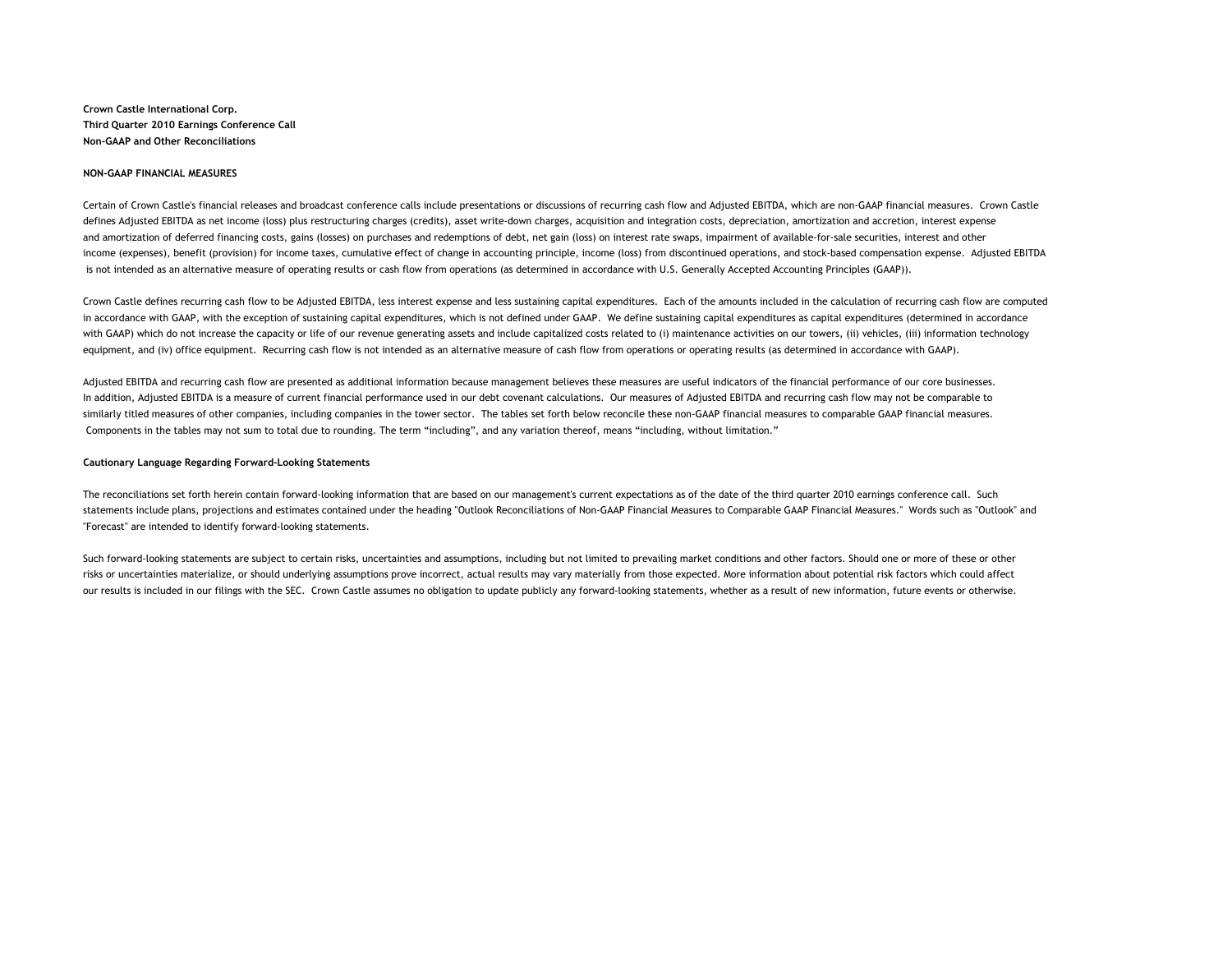### **Historical Reconciliations of Non-GAAP Financial Measures to Comparable GAAP Financial Measures:**

**Adjusted EBITDA, recurring cash flow and recurring cash flow per share for the quarters ended September 30, 2010 and September 30, 2009 are computed as follows:**

|                                                                     | For the Three Months Ended |                    |        |  |  |  |
|---------------------------------------------------------------------|----------------------------|--------------------|--------|--|--|--|
| (in millions, except per share amounts)                             | September 30, 2010         | September 30, 2009 |        |  |  |  |
| Net income (loss)                                                   |                            | $(135.2)$ \$       | (31.1) |  |  |  |
| Adjustments to increase (decrease) net income (loss):               |                            |                    |        |  |  |  |
| Asset write-down charges                                            |                            | 4.4                | 3.1    |  |  |  |
| Depreciation, amortization and accretion                            |                            | 136.2              | 131.5  |  |  |  |
| Acquisition and integration costs                                   |                            | 0.9                |        |  |  |  |
| Interest expense and amortization of deferred financing costs       |                            | 123.2              | 111.2  |  |  |  |
| Gains (losses) on purchases and redemptions of debt                 |                            | 71.9               | 4.8    |  |  |  |
| Net gain (loss) on interest rate swaps                              |                            | 104.4              | 58.3   |  |  |  |
| Interest and other income (expense)                                 |                            | (0.8)              | (2.6)  |  |  |  |
| Benefit (provision) for income taxes                                |                            | (7.6)              | (21.8) |  |  |  |
| Stock-based compensation expense                                    |                            | 8.7                | 7.2    |  |  |  |
| Adjusted EBITDA                                                     |                            | 306.1              | 260.5  |  |  |  |
| Less: Interest expense and amortization of deferred financing costs |                            | 123.2<br>-S        | 111.2  |  |  |  |
| Less: Sustaining capital expenditures                               |                            | 5.1                | 5.6    |  |  |  |
| Recurring cash flow                                                 |                            | 177.8              | 143.8  |  |  |  |
| Weighted average shares outstanding                                 |                            | 286.1              | 286.7  |  |  |  |
| Recurring cash flow per share                                       |                            | 0.62               | 0.50   |  |  |  |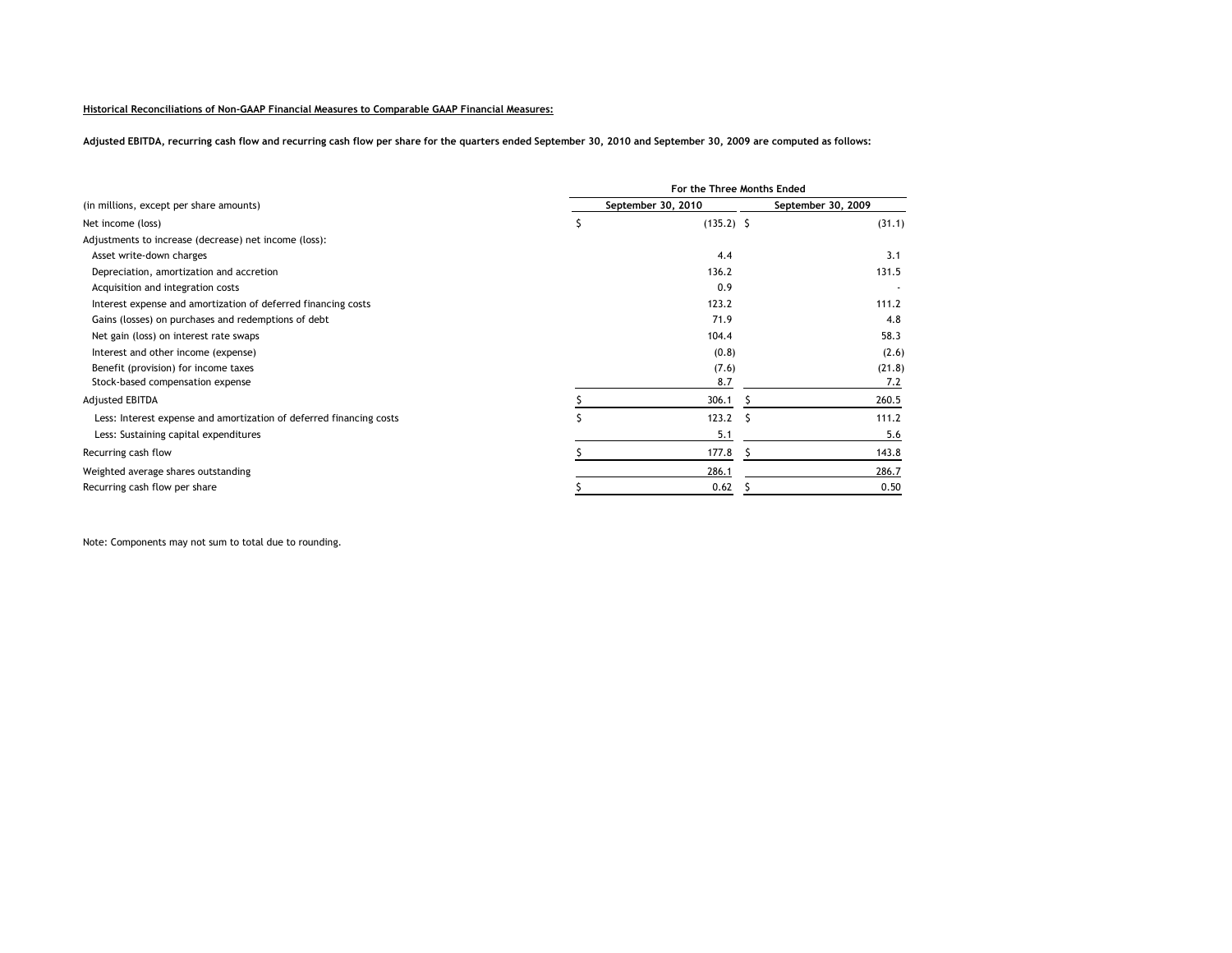### **Historical Reconciliations of Non-GAAP Financial Measures to Comparable GAAP Financial Measures:**

## **Adjusted EBITDA and recurring cash flow for the quarters ended December 31, 2009 and December 31, 2008 are computed as follows:**

|                                                                     | For the Three Months Ended |                    |  |        |  |  |
|---------------------------------------------------------------------|----------------------------|--------------------|--|--------|--|--|
| (in millions, except per share amounts)                             | December 31, 2009          | December 31, 2008  |  |        |  |  |
| Net income (loss)                                                   |                            | 18.7 <sup>5</sup>  |  | (63.8) |  |  |
| Adjustments to increase (decrease) net income (loss):               |                            |                    |  |        |  |  |
| Asset write-down charges                                            |                            | 4.8                |  | 7.7    |  |  |
| Depreciation, amortization and accretion                            |                            | 133.5              |  | 130.8  |  |  |
| Interest expense and amortization of deferred financing costs       |                            | 118.9              |  | 88.1   |  |  |
| Impairment of available-for-sale securities                         |                            |                    |  | 32.2   |  |  |
| Gains (losses) on purchases and redemptions of debt                 |                            | 0.9                |  |        |  |  |
| Net gain (loss) on interest rate swaps                              |                            | (21.1)             |  | 40.3   |  |  |
| Interest and other income (expense)                                 |                            | 0.2                |  | (0.4)  |  |  |
| Benefit (provision) for income taxes                                |                            | 1.9                |  | (17.3) |  |  |
| Stock-based compensation expense                                    |                            | 5.7                |  | 8.0    |  |  |
| <b>Adjusted EBITDA</b>                                              |                            | 263.5              |  | 225.4  |  |  |
| Less: Interest expense and amortization of deferred financing costs |                            | 118.9 <sup>5</sup> |  | 88.1   |  |  |
| Less: Sustaining capital expenditures                               |                            | 12.4               |  | 12.2   |  |  |
| Recurring cash flow                                                 |                            | 132.2              |  | 125.1  |  |  |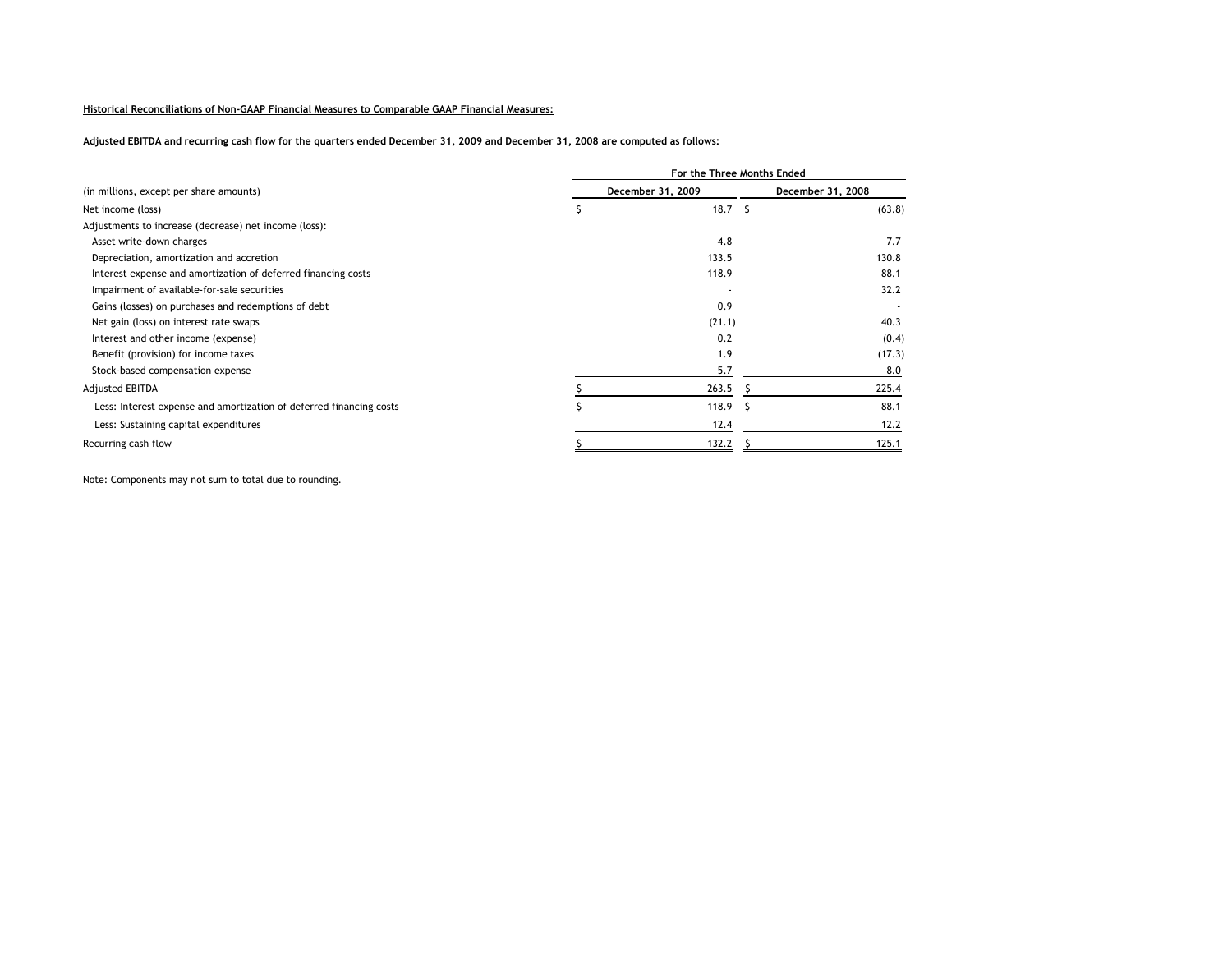### **Historical Reconciliations of Non-GAAP Financial Measures to Comparable GAAP Financial Measures:**

# **Adjusted EBITDA and recurring cash flow for the years ended December 31, 2009 and December 31, 2008 are computed as follows:**

|                                                                     | For the Twelve Months Ended |                   |              |         |  |  |
|---------------------------------------------------------------------|-----------------------------|-------------------|--------------|---------|--|--|
| (in millions, except per share amounts)                             | December 31, 2009           | December 31, 2008 |              |         |  |  |
| Net income (loss)                                                   |                             | $(114.1)$ \$      |              | (48.9)  |  |  |
| Adjustments to increase (decrease) net income (loss):               |                             |                   |              |         |  |  |
| Asset write-down charges                                            |                             | 19.2              |              | 16.9    |  |  |
| Depreciation, amortization and accretion                            |                             | 529.7             |              | 526.4   |  |  |
| Acquisition and integration costs                                   |                             |                   |              | 2.5     |  |  |
| Interest expense and amortization of deferred financing costs       |                             | 445.9             |              | 354.1   |  |  |
| Impairment of available-for-sale securities                         |                             |                   |              | 55.9    |  |  |
| Gains (losses) on purchases and redemptions of debt                 |                             | 91.1              |              |         |  |  |
| Net gain (loss) on interest rate swaps                              |                             | 93.0              |              | 37.9    |  |  |
| Interest and other income (expense)                                 |                             | (5.4)             |              | (2.1)   |  |  |
| Benefit (provision) for income taxes                                |                             | (76.4)            |              | (104.4) |  |  |
| Stock-based compensation expense                                    |                             | 30.3              |              | 28.8    |  |  |
| <b>Adjusted EBITDA</b>                                              |                             | 1,013.3           |              | 867.1   |  |  |
| Less: Interest expense and amortization of deferred financing costs |                             | 445.9             | <sub>S</sub> | 354.1   |  |  |
| Less: Sustaining capital expenditures                               |                             | 28.1              |              | 27.1    |  |  |
| Recurring cash flow                                                 |                             | 539.3             |              | 485.9   |  |  |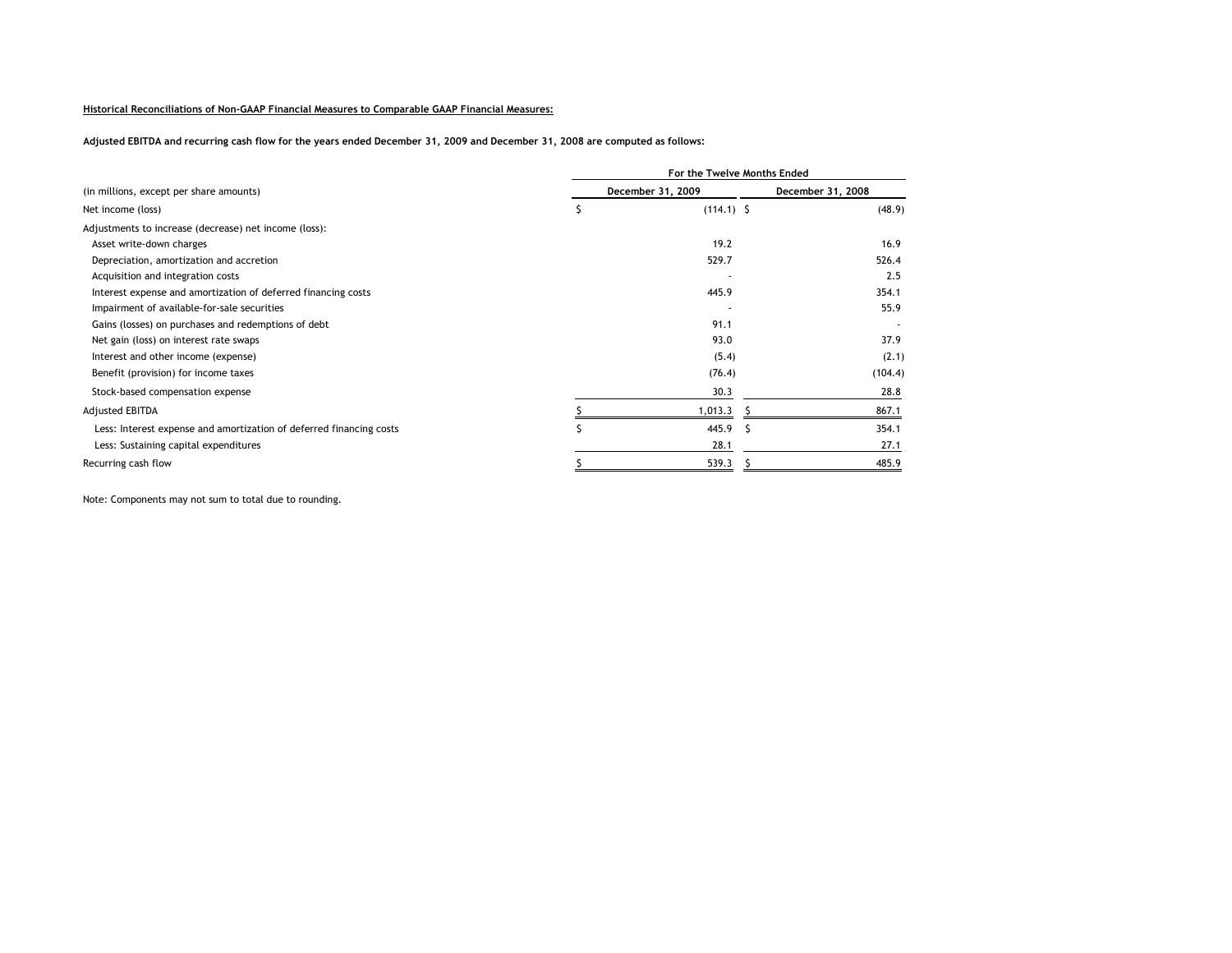### **Outlook Reconciliations of Non-GAAP Financial Measures to Comparable GAAP Financial Measures:**

**Adjusted EBITDA, recurring cash flow and recurring cash flow per share for the quarter ending December 31, 2010 and the years ending December 31, 2010 and December 31, 2011 are forecasted as follows:**

|                                                                                    | <b>Forecast Ranges</b> |                        |                          |  |  |  |
|------------------------------------------------------------------------------------|------------------------|------------------------|--------------------------|--|--|--|
| (in millions, except per share amounts)                                            | Q4 2010                | Full Year 2010         | Full Year 2011           |  |  |  |
| Net income $(\text{loss})^{(1)}$                                                   | \$11 to \$36           | $$$ (345) to $$$ (312) | \$84 to \$172            |  |  |  |
| Adjustments to increase (decrease) net income (loss):                              |                        |                        |                          |  |  |  |
| Asset write-down charges                                                           | $3$ to $6$             | 11 to 14               | 13 to 23                 |  |  |  |
| Depreciation, amortization and accretion                                           | 135 to 140             | 537 to 547             | 542 to 562               |  |  |  |
| Acquisition and integration costs                                                  | $1$ to $2$             | $2$ to $3$             | $1$ to $3$               |  |  |  |
| Interest expense and amortization of deferred financing costs $^{(2)}$             | 124 to 128             | 488 to 492             | 499 to 509               |  |  |  |
| Gains (losses) on purchases and redemptions of debt                                | -                      | 138 to 138             | $\overline{\phantom{a}}$ |  |  |  |
| Net gain (loss) on interest rate swaps                                             |                        | 292 to 292             | $\overline{\phantom{a}}$ |  |  |  |
| Interest and other income (expense) <sup>(1)</sup>                                 | $(1)$ to 1             | $(2)$ to $0$           | $(4)$ to 4               |  |  |  |
| Benefit (provision) for income taxes                                               | $0$ to $3$             | $(21)$ to $(18)$       | 15 to 25                 |  |  |  |
| Stock-based compensation expense                                                   | 9 to 11                | 35 to 40               | 30 to 38                 |  |  |  |
| <b>Adjusted EBITDA</b>                                                             | \$302 to \$307         | \$1,163 to \$1,168     | \$1,248 to \$1,268       |  |  |  |
| Less: Interest expense and amortization of deferred financing costs <sup>(2)</sup> | \$124 to \$128         | \$488 to \$492         | \$499 to \$509           |  |  |  |
| Less: Sustaining capital expenditures                                              | $6$ to $8$             | 21 to 23               | 20 to 25                 |  |  |  |
| Recurring cash flow                                                                | \$169 to \$174         | \$651 to \$656         | \$721 to \$741           |  |  |  |

(1) Full year 2010 guidance reflects the amount recognized for interest rate swaps through Septmeber 30, 2010 only, and full year 2011 reflects no amounts for interest rate swaps.

(2) Inclusive of approximately \$25 million, \$86 million, snd \$103 million, respectively, of non-cash expense, including approximately \$18 million, 554 million, and \$72 million, respectively, related to amortization of inte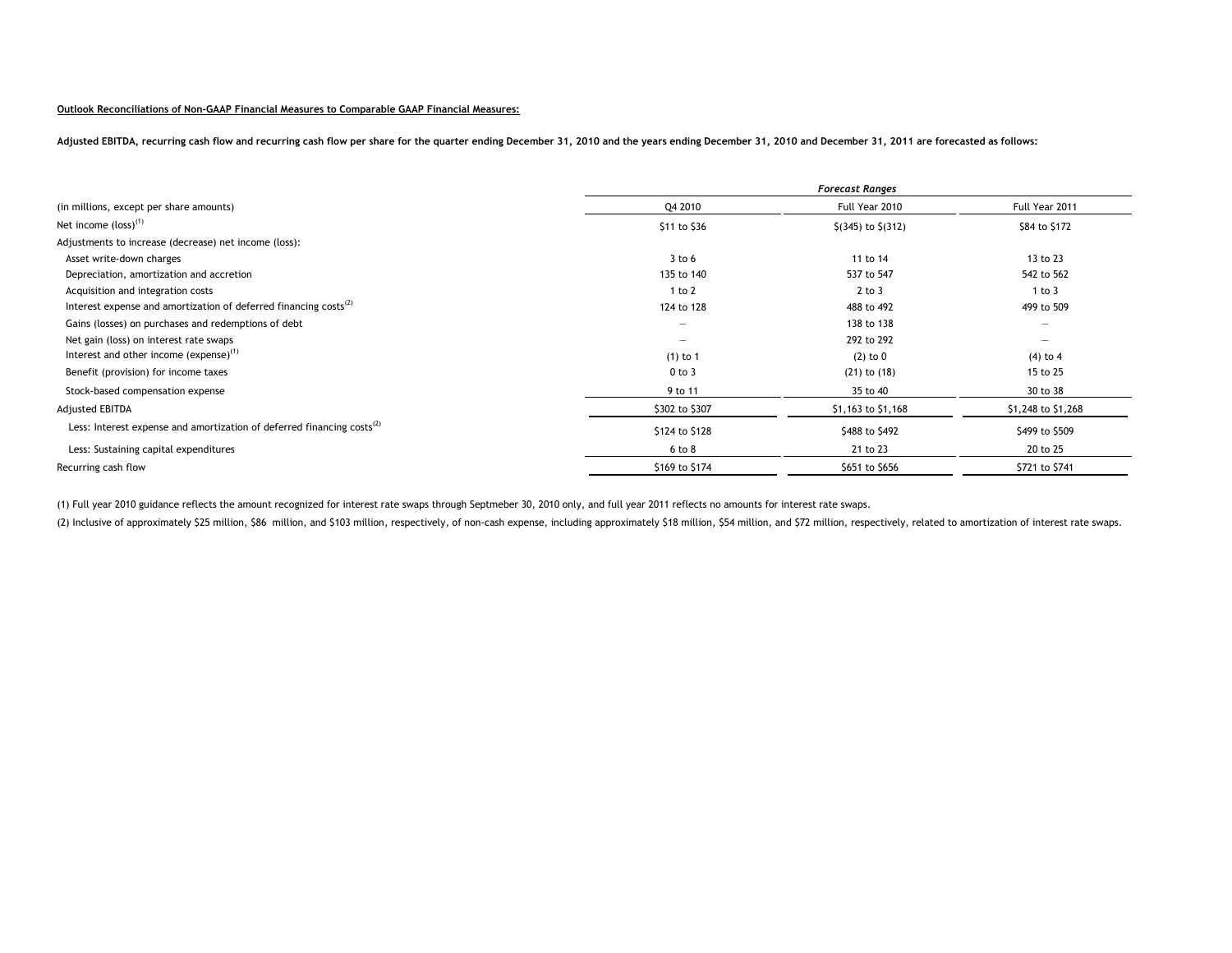# **OTHER CALCULATIONS:**

### **Debt to Adjusted EBITDA ratios for the quarters ended Septmeber 30, 2010, September 30, 2009 and September 30, 2008 are computed as follows:**

|                                                      |  |                    |  | For the Three Months Ended |  |                    |  |
|------------------------------------------------------|--|--------------------|--|----------------------------|--|--------------------|--|
| (in millions)                                        |  | September 30, 2010 |  | September 30, 2009         |  | September 30, 2008 |  |
| Total Debt (face value) at Quarter End               |  | 6,708.6            |  | 6,248.1                    |  | 6,096.4            |  |
| Last Quarter Adjusted EBITDA                         |  | $306.1$ S          |  | $260.5$ \$                 |  | 217.7              |  |
| Last Quarter Annualized Adjusted EBITDA              |  | $1,224.5$ \$       |  | $1,042.2$ \$               |  | 870.8              |  |
| Total Debt / Last Quarter Annualized Adjusted EBITDA |  | 5.5X               |  | 6.0X                       |  | 7.0X               |  |

### **Cash run-rate interest coverage ratios for the quarters ended September 30, 2010, September 30, 2009 and September 30, 2008 are computed as follows:**

| (in millions)                                                         | For the Three Months Ended |                    |                    |  |  |
|-----------------------------------------------------------------------|----------------------------|--------------------|--------------------|--|--|
|                                                                       | September 30, 2010         |                    | September 30, 2008 |  |  |
| Interest Expense and Amortization of Deferred Financing Costs         | 123.2 <sup>5</sup>         | 111.2 <sup>5</sup> | 88.1               |  |  |
| Amortization of Deferred Financing Cost and Non-Cash Interest Expense | (22.2)                     | 16.9               | (6.2)              |  |  |
| Cash Interest at Quarter End                                          | 101.0                      | 94.2               | 81.9               |  |  |
| Last Quarter Adjusted EBITDA                                          | $306.1$ S                  | 260.5              | 217.7              |  |  |
| Last Quarter Adjusted EBITDA / Cash Interest Expense                  | 3.0X                       | 2.8X               | 2.7X               |  |  |